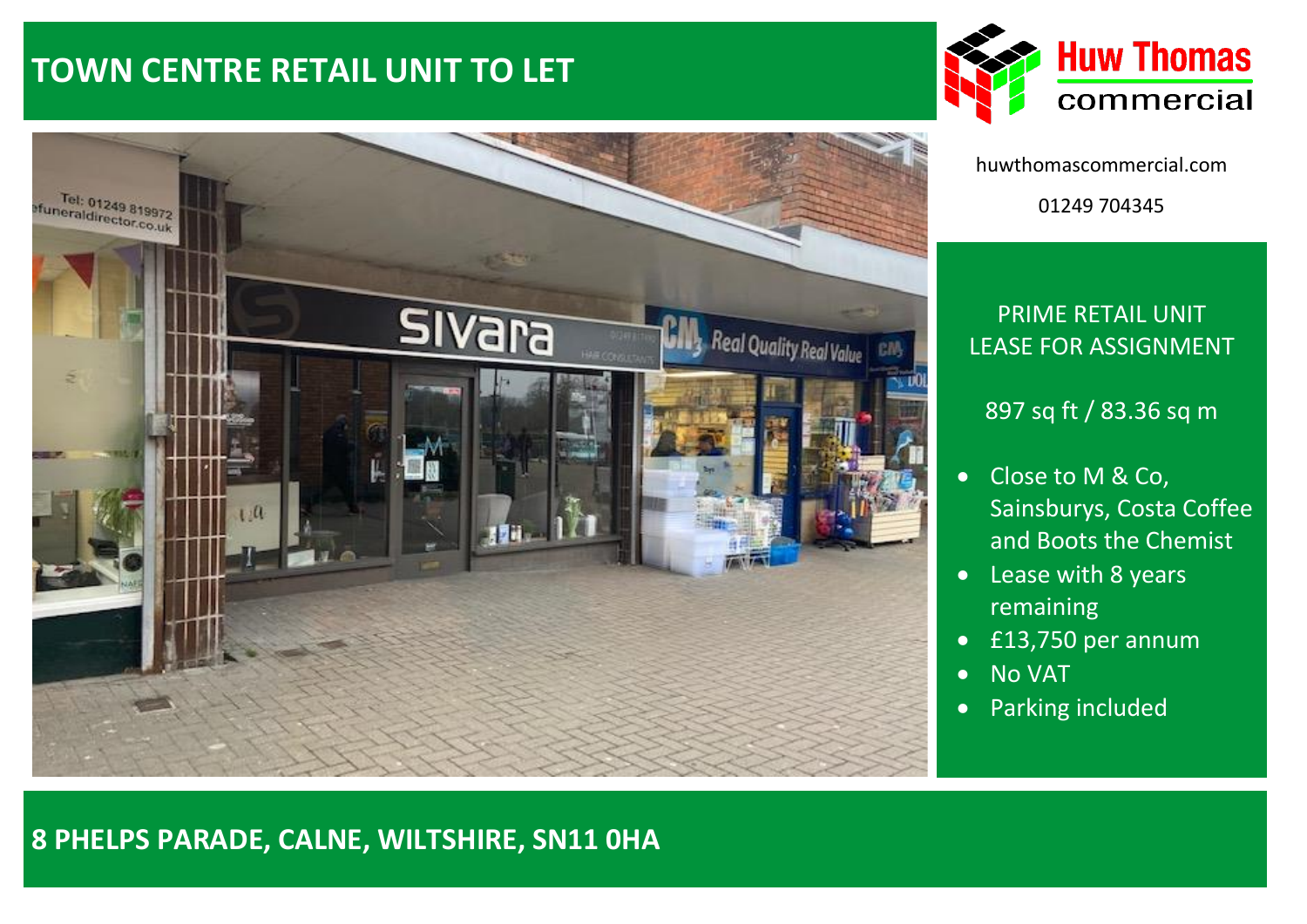#### **LOCATION**

Calne is a popular and expanding North Wiltshire town, strategically placed on the A4 approximately 7 miles east of Chippenham and 13 miles west of Marlborough.

The property forms part of the pedestrianized Phelps Parade shopping precinct and is located close to M & Co., Sainsburys, Boots the Chemist and Costa Coffee.

There is free public car parking a short distance away adjacent to Sainsburys and in The Pippin.

#### **DESCRIPTION**

The shop has direct access from the shopping precinct into an open plan retail area currently trading as a hair salon.

The retail area is well presented with a wooden floor covering, suspended ceiling with inset lighting. There are wall mounted electric heaters.

At the rear of the ground floor are 3 small partitioned rooms and single toilet.

A rear door leads out into a communal service yard, for deliveries.

#### **ACCOMMODATION**

|                     | Sq M  | Sq Ft |
|---------------------|-------|-------|
| <b>Ground floor</b> |       |       |
| Retail area         | 63.41 | 683   |
| Staff room          | 7.89  | 85    |
| Store 1             | 4.31  | 46    |
| Store 2             | 2.70  | 29    |
| Corridor space      | 5.05  | 54    |
| Single toilet       |       |       |
| <b>Total area</b>   | 83.36 | 897   |

#### **CAR PARKING**

The Tenant has the right to park in the rear service yard of the property.

There is ample public car parking a short distance away adjacent to Sainsburys and in The Pippin.

#### **LEASE**

The shop is held by way of a lease for a term of 10 years from 1<sup>st</sup> January 2021.

The tenant as the option to terminate the lease on the third and sixth anniversary of the lease commencement date, upon

giving to the Landlord no less than six months prior written Notice.

If the Break Options are not operated, there is provision for a rent review to take place.

#### **RENT**

£13,750 per annum.

The property is not registered for VAT, so no VAT is payable on the rent.

#### **SERVICE CHARGE**

A service charge will be payable toward the repair and maintenance of on the common areas of Phelps Parade.

#### **BUSINESS RATES**

The Valuation Office Agency website lists the property as –

"Shop & premises"

Rateable Value £11,000

The Rateable Value is below the current threshold for full Small Business Rate Relief for qualifying businesses.